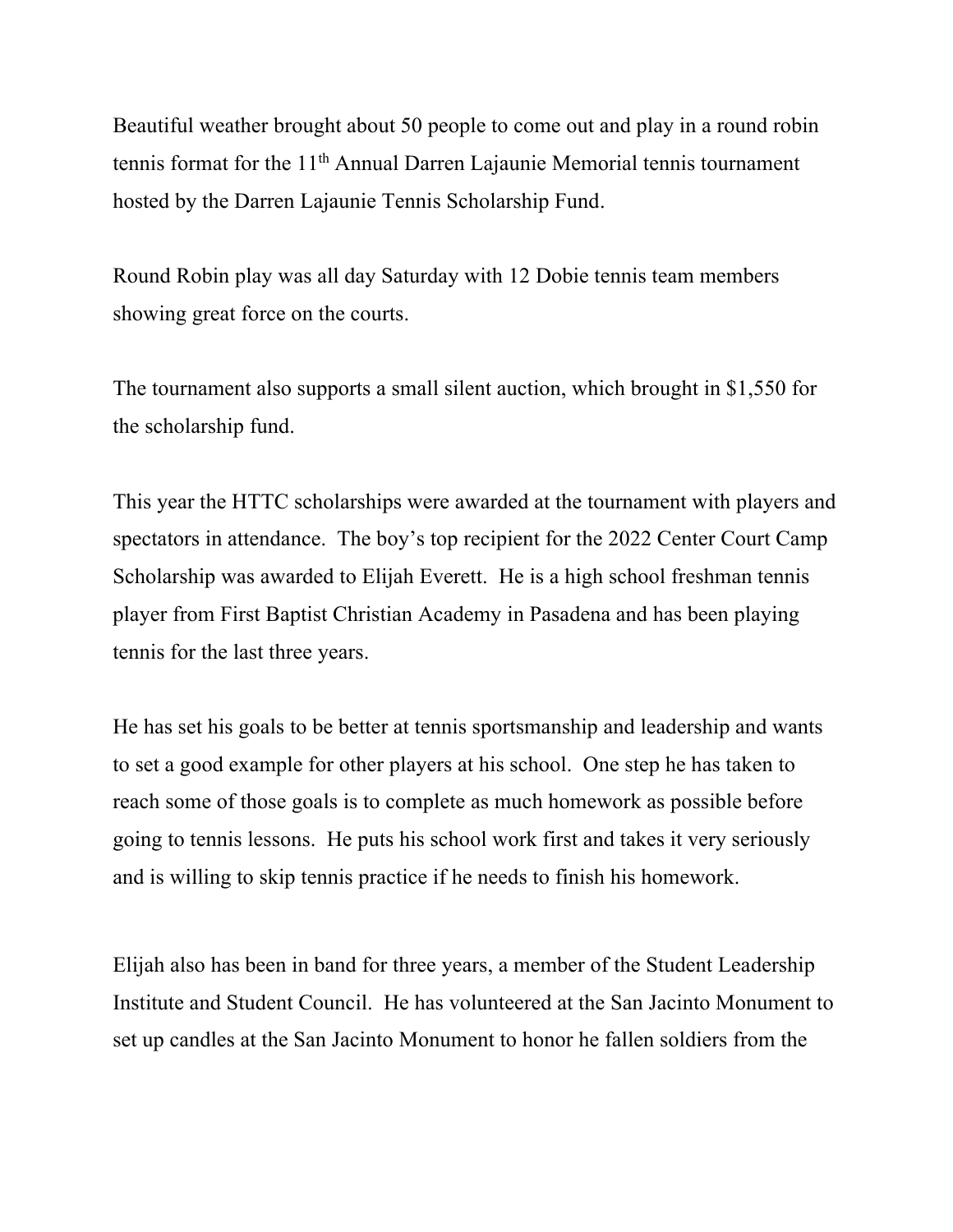battle of San Jacinto and has sorted books to send to countries where books are in great need.

This year there were two finalists for the Grand Slam College Scholarship. The first recipient of \$1,000 was awarded to First Baptist high school senior, Bihn Dang. Binh is no stranger to the Darren Lajaunie Tennis Scholarship Fund. She was awarded camp scholarships in 2019, 2020 and 2021.

Bin is from Viet Nam and has been playing tennis for 4 years. Binh is planning on attending University of Houston to study nursing.

Bin was taught the lesson of good sportsmanship from her Coach, John. She has taken those lessons from him and has applied them on the court to demonstrate good sportsmanship to everyone.

She has been a member of the First Baptist Varsity Tennis Team the last three years and has taken home a few trophies from DL Tournament in addition to placing First in Mixed Doubles at TAPPS District in 2021.

The second recipient of the Grand Slam College Scholarship from the Harry Taylor Tennis Center of \$1,000 was awarded to Abigail Everett.

Abby is also a senior at Frist Baptist Academy and like her teammate, is not a stranger to the DL Scholarship Fund. She has been playing tennis for over 6 years and has won tennis camp scholarships in 2018 and 2019. She will be attending LeTourneau University in the fall to study computer science and game development.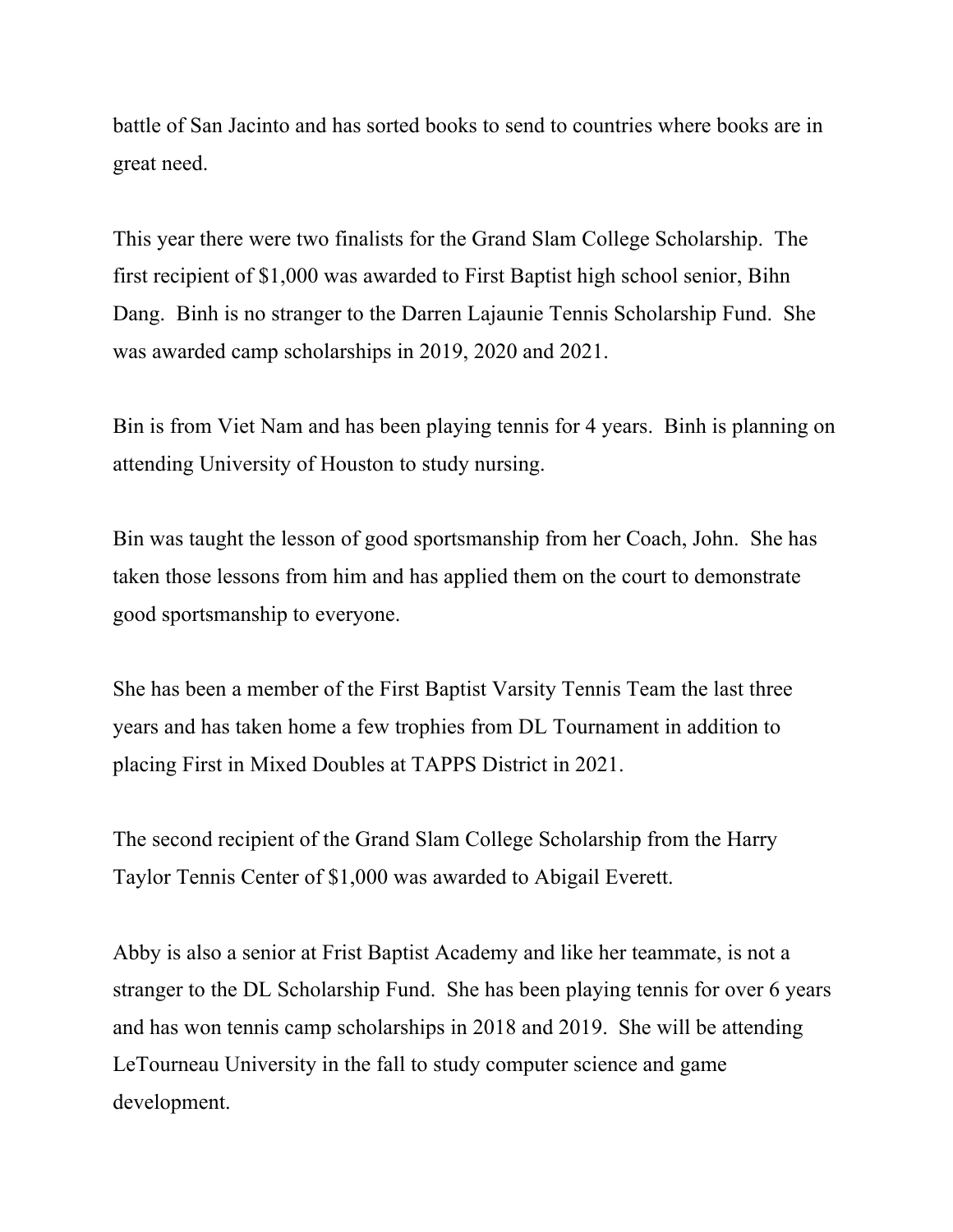Abby has been a Varsity tennis player for the last four years and has won several titles in the TAPPs divisions, she is the recipient of her High School Coaches Award in her junior and senior years, not to mention a few trophies from the Darren Lajaunie Memorial Tournament. In addition to her excellent grades Abby enjoys playing the clarinet in her high school band. Her hard work of balancing her studies, band practices and tennis has given her the confidence she needs to tackle the future.

This year the Darren Lajaunie Tennis Scholarship Fund awarded three J. Frank Dobie High School tennis team seniors college scholarships, on May 10<sup>th</sup> at the Dobie HS Senior Awards night.

Taking top honors for the Dobie girl's Grand Slam College Scholarship was Megan Rodriguez. She received \$1,000 scholarship and will be attending Texas A&M University to study Civil Engineering.

Megan has been playing tennis for four years and has been inspired by Professional Tennis Player, Australian tennis player Ash Barty because of the way Barty focuses on precision and accuracy during her matches. Megan admires hot all Barty's shots look effortless.

Jennifer is a member of the Varsity Orchestra, Key Club, National Honor Society and the Mariachi Club. She began playing violin in the  $5<sup>th</sup>$  grade and plans to continue to play in college.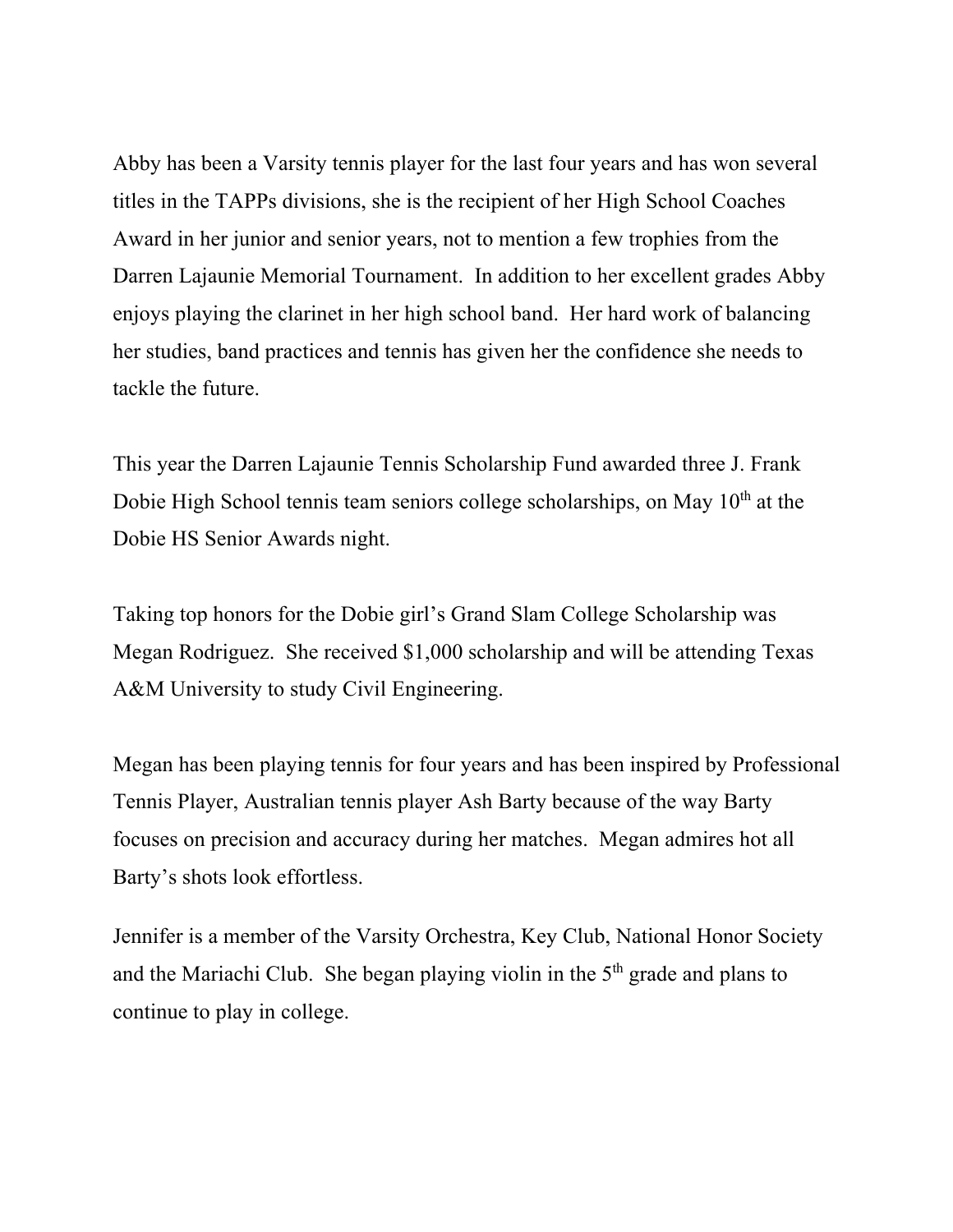Megan joined the varsity tennis team as a freshman and has become the number one female on the team. She has placed  $3<sup>rd</sup>$  at District in Doubles and placed  $2<sup>nd</sup>$  in Doubles at the Larmar Westbrook Invitational.

There was a tie in the men's Grand Slam College Scholarship and the first recipient of \$1,000 was awarded to Lael Martinez.

Lael will be attending Texas State University in San Marcos at study Kinesiology and Exercise Science in the fall, with the hopes of becoming a sports medicine physician.

He has been playing tennis for six years and as a Dobie tennis player has placed in at District each year. Senior year he has placed number 1 in Doubles and #2 in Singles.

Lael Looks to Roger Federer for his tennis inspiration because he is a role model on and off the court. Lael admires Federer's work ethic and charity work and would like to emulate him on and off the court.

Lael is a member of the French National Honor Society, Band member, Key Club and a member of the National Hispanic Society.

The final \$1,000 Grand Slam College Scholarship was awarded to Dobie senior Andrew Huynh.